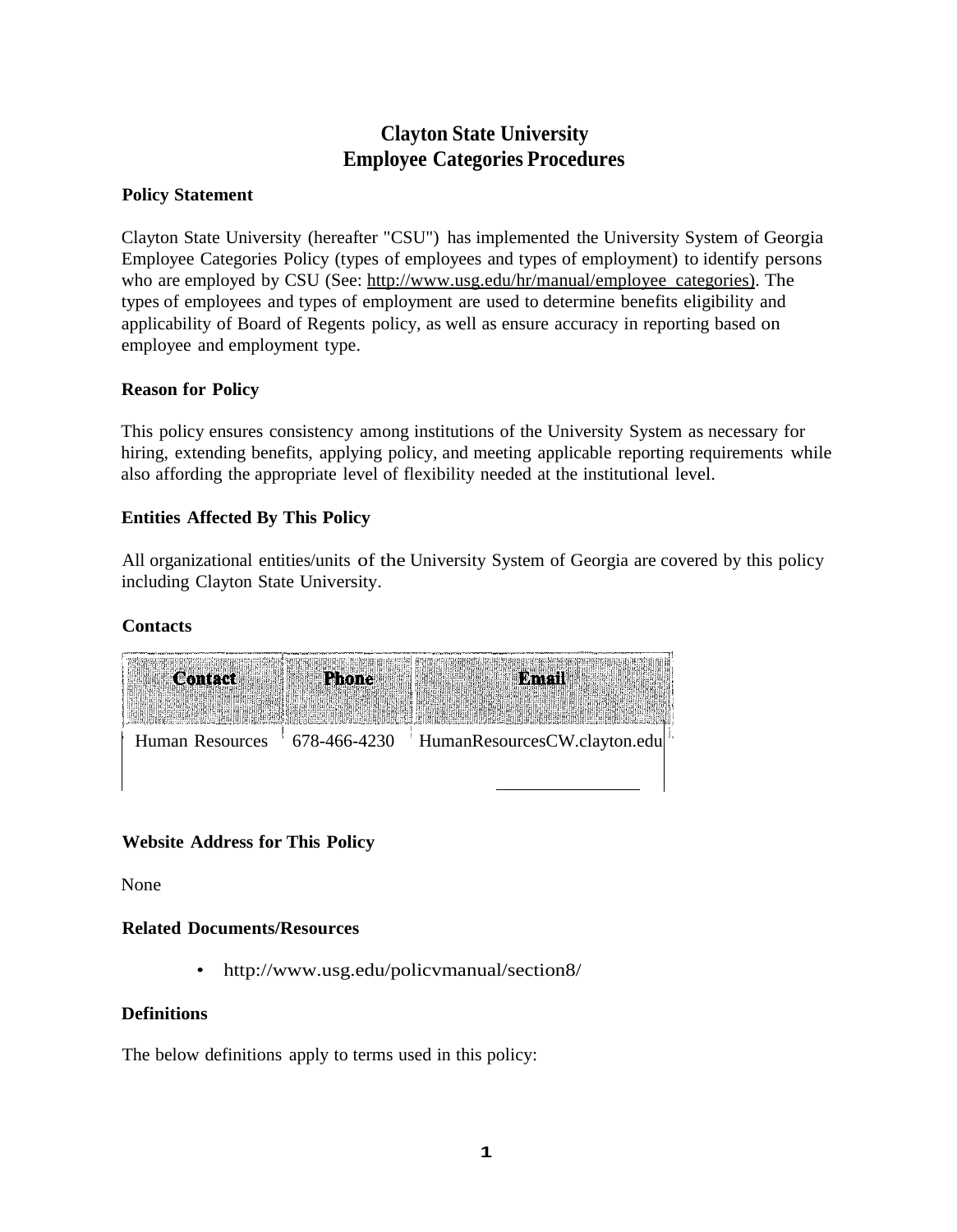- **Benefits Eligible:** There are three definitions pertaining to benefits eligible as described below:
	- I. **Full Benefits Eligible:** This is defined as 30 or more hours per week or .75 FTE and greater, which applies to regular faculty and regular staff employees. Full benefits include all benefits in accordance with University System of Georgia of Board of Regents policy 8.2.9 Insurance.
	- 2. **Partial Benefits Eligible:** This is defined as 20 to 29 hours per week or .5 FTE to .74 FTE. Partial benefits eligible may apply to regular faculty and regular staff employees. Partial benefits include retirement and pro-rated leave accruals.
	- 3. **Non-Benefits Eligible:** This is defined as 19 or less hours per week (.49 FTE or less), which applies to regular faculty and staff employees. Non-benefits eligible also includes temporary faculty, staff, and student employees who may not work more than 1,300 hours in a 12 month period as defined later in this policy. Students may not be placed into a regular status.
- **Board of Regents:** The governing body of the University System of Georgia

#### **Employee Categories**

- **Faculty:** The faculty shall consist of the corps of instruction and the administrative officers as defined in Section 3 of the Policy Manual of the Board of Regents of the University System of Georgia.
- **Staff:** Staff employees shall consist of two major employee groups I) staff *professional and administrative employees* and 2) *staff non-exempt* and defined as follows:
	- **1. Staff Professional and Administrative Employees** are exempt from the Federal Wage-Hour provisions of the Fair Labor Standards Act (FLSA) because of their professional or administrative responsibilities. (This group does not include faculty or graduate assistants); and
	- 2. **Staff Non-Exempt Employees** are not exempt from the federal wagehour provisions of the Fair Labor Standards Act (FLSA). (NOTE: The University System of Georgia position classification system includes the appropriate FLSA status in the "Master List with Definitions and Guidelines".)
- **Student Employees:** Student Employees are considered temporary and include graduate assistants and student workers.

#### **Employment Status**

• **Regular Employment Status:** Regular employment is *considered continuous* and may also be defined by agreement, contract, term, or restricted funding source(s).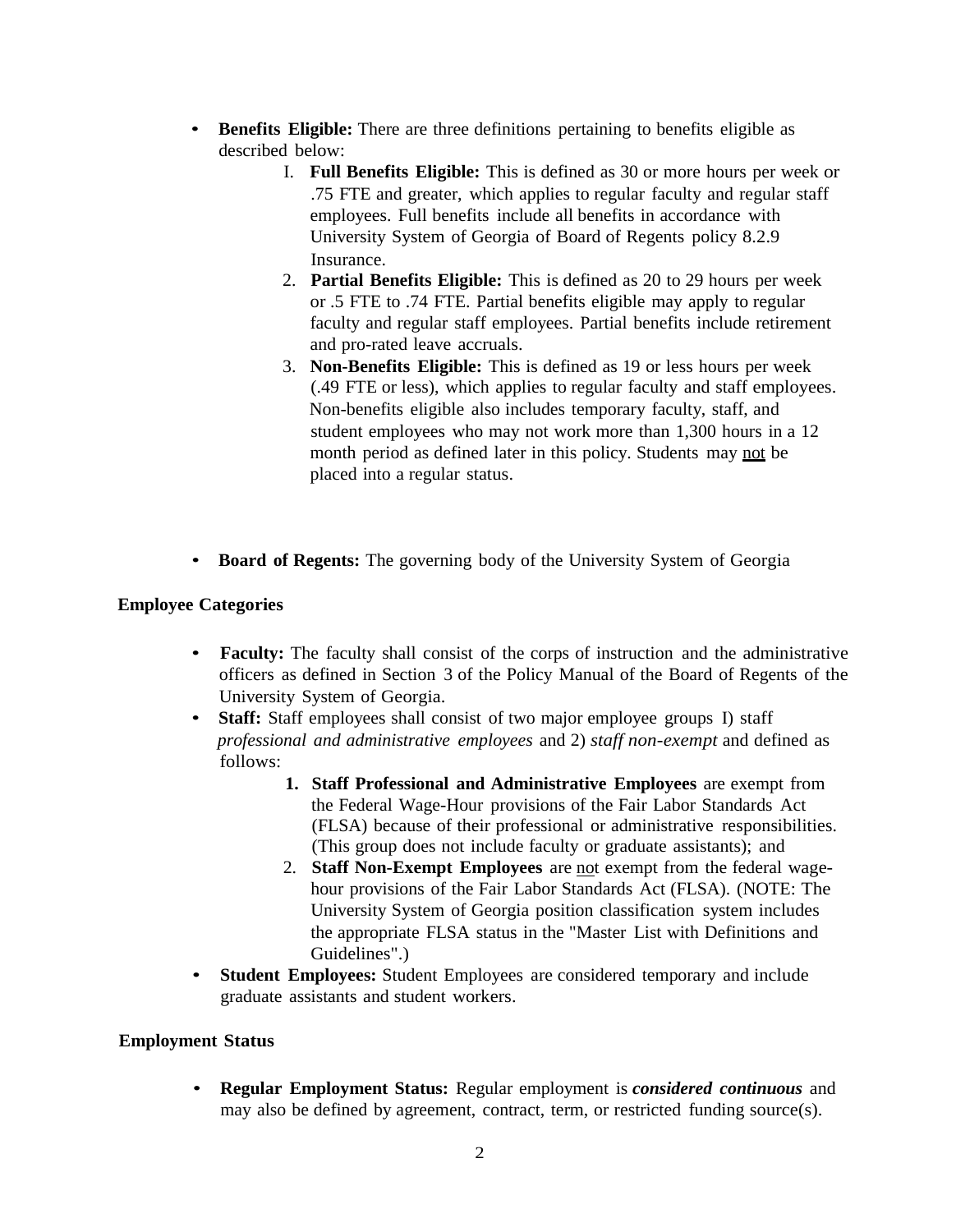Regular employment may be benefits eligible, partial benefits eligible, non-benefits eligible, full-time or part-time, exempt or nonexempt. Regular exempt employment must meet the "salary basis" requirement under the federal Fair Labor Standards Act (FLSA).

- **Salary Basis:** Being paid on a "salary basis" means an employee regular!y receives a predetermined amount of compensation each pay period on a weekly or less frequent basis and the predetermined amount cannot be reduced because of variations in the quality or quantity of the employee's work subject to exceptions under FLSA.
- **Temporary Employment Status:** Temporary employment is short in duration to address business needs and must meet the requirements and characteristics described below:
- I. A temporary is non-benefits eligible.
- 2. A temporary does not have an expectation oflong-term employment.
- 3. A temporary may be full-time or part-time.
	- A temporary employee may not exceed a total of 1,300 hours worked in a 12-consecutive month period. The 1 ,300 hours can be accumulated in any combination during the 12 month period. Once a temporary employee has worked 1 ,300 hours or has been employed for 12 consecutive months, whichever comes first, the temporary employee must have a break in service of 26 consecutive weeks. Employment applies across all USG institutions.
	- If a temporary employee is needed beyond the  $1,300$  hours, they must be moved to a regular employee status.
	- A temporary employee is limited to not working more than 25 hours per week.
	- A temporary who is dually or jointly employed in more than one position must have all hours worked counted towards the 1,300 hour worked limit from the date of hire into the first position this includes Temporary Staff Arrangements.
- 4. A temporary may be separated at any time for any reason without notice and either the employer or the employee can end the employment relationship. Such separation is not grievable or subject to appeal.
- 5. A temporary is typically considered non-exempt under the federal Fair Labor Standards Act's overtime provisions and paid for all hours worked on an hour-forhour basis, and they must receive overtime pay for hours worked over 40 in a workweek at a rate not less than time and one-half their regular rate of pay. In some instances, temporary employees, such as graduate assistants, post docs or credentialed professionals, may be exempt.

**Note:** If a temporary employee exceeds an average 30 or more hours per week during the ACA measurement period and meets the definition of healthcare eligibility under ACA, if they continue employment in a regular position, they will become eligible to enroll in healthcare benefits during the ACA administrative period.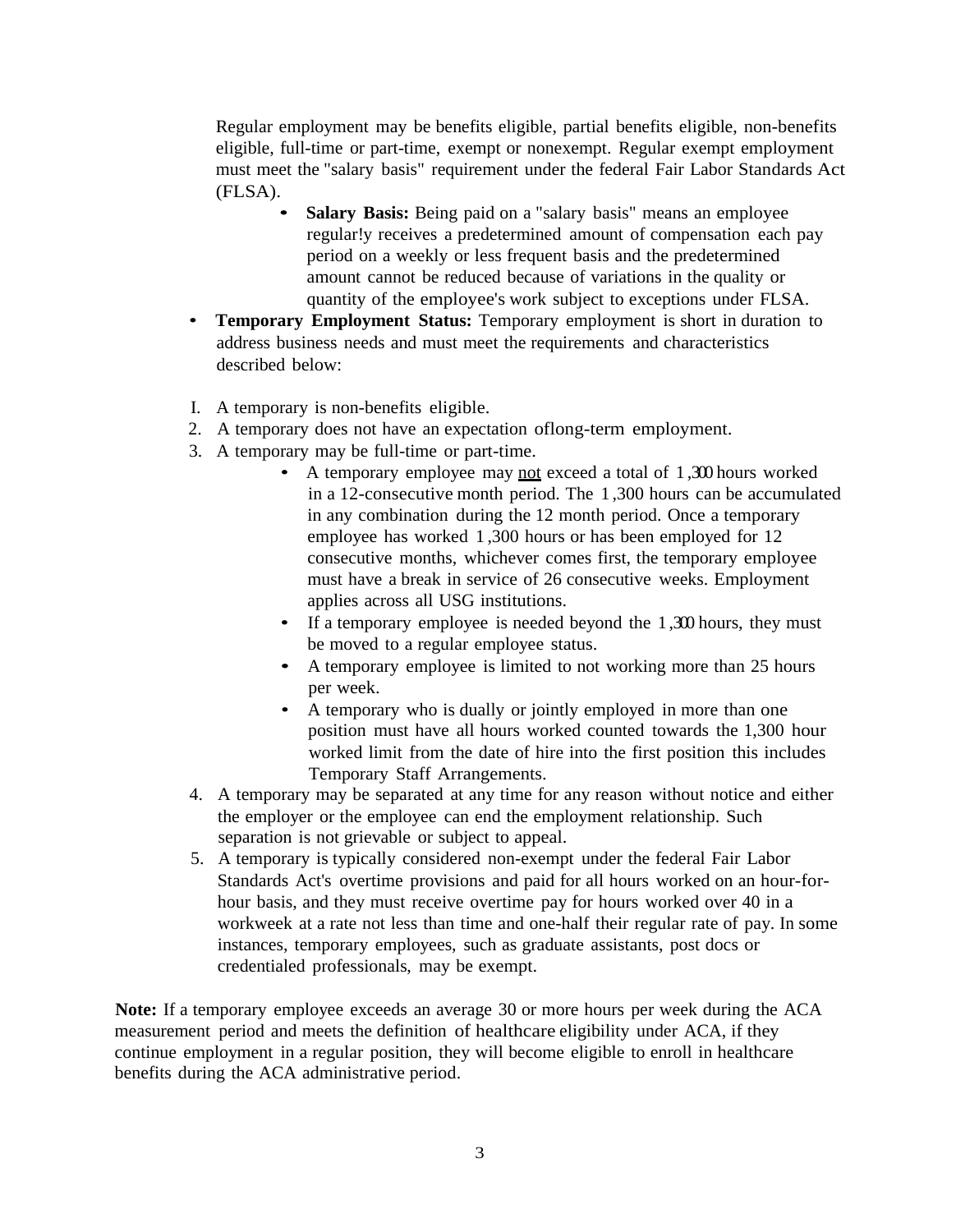#### **Employee Categories: Types of Employment:**

- **Faculty:** Consists of the corps of instruction and the administrative officers as defined in Section 3 of the Policy Manual of the Board of Regents of the University System of Georgia.
- I. The types of faculty are described below:
	- **Regular Faculty are** employed on a continuous basis and whose duration of employment may also be defined by agreement, contract, term, and/or restricted funding source(s). Regular Faculty may be fulltime or part-time. Those faculty with a work commitment of half-time or greater are partial or full benefits eligible and those who work less than 20 hours per week are non-benefits eligible. Regular Faculty who are not hired through a competitive search will typically be given a "term" appointment for one academic or fiscal year, and may be reappointed for one (1) additional year, not to exceed a total duration of2 years. Regular Faculty who have a full-time (1.0 FTE) appointment may be tenured, on tenure track or hold a non-tenured position in accordance with Sections 8.3.7 and 8.3.8 of the Policy Manual of Board of Regents of the University System of Georgia.
	- **Temporary Faculty are** employed on a short term basis through written appointment. They are not employed on an academic year contract. If they are employed for more than one consecutive academic semester for 30 hours or more, except when the Academic semester is combined with Summer semester immediately preceding or following the Academic Semester, they shall be employed as Regular Faculty. Temporary Faculty are non-benefits eligible.
- 2. **Requirements of the Affordable Care Act (ACA):** Under the ACA, a reasonable method of crediting hours for Part-time Regular and Temporary Faculty may be used to determine healthcare eligibility. The University System of Georgia has determined that a reasonable method for converting credit hours or contact hours to standard hours work is as follows: 1.25 Prep/Grading hours + .5 Office/Meeting hours per each Classroom/Contact hour per week. Graduate Assistants and Graduate Research Assistants will track hours worked. Below is a conversion chart which will be used for crediting hours on a weekly basis for Part-time Regular and Temporary Faculty for purposes of the ACA to determine healthcare eligibility:

| <b>Contact Hours</b> | <b>Classroom/Contact</b> | <b>Prep/Grading</b> | <b>Office/Meeting</b> | <b>Standard</b>     | <b>FTE/Effort</b> |
|----------------------|--------------------------|---------------------|-----------------------|---------------------|-------------------|
| per week             | Hours                    | Hours               | Hours                 | <b>Hours Worked</b> |                   |
| 1 Contact<br>Hours   |                          | 1.25                |                       | 2.75                | .07               |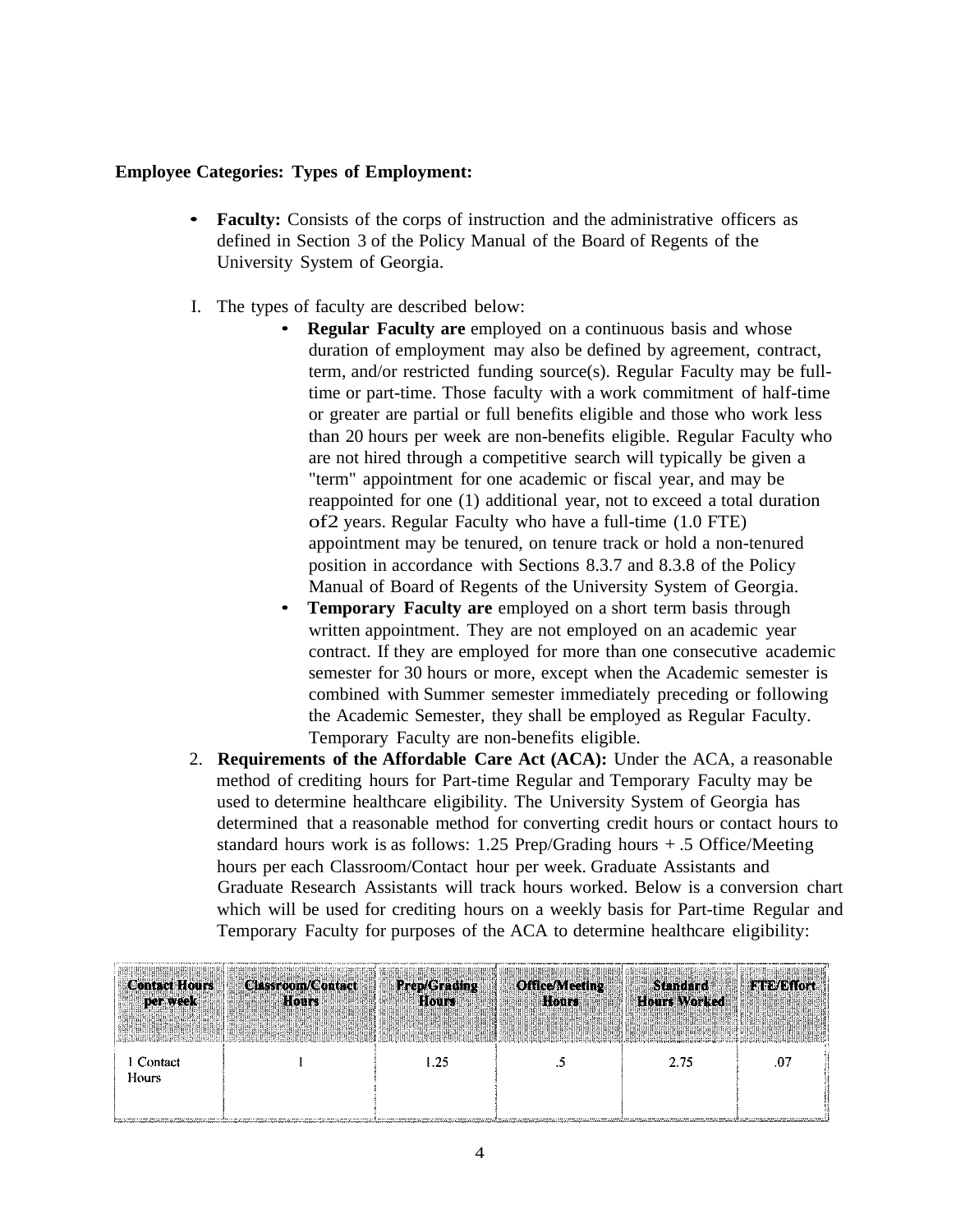| a dhenamang manang man<br><b>Contact Hours</b><br>per week | Classroom/Contact<br>Hours | Prep/Grading<br>Hours | Office/Meeting<br>Hours     | Standard<br><b>Hours Worked</b> | <b>FTE/Effort</b> |
|------------------------------------------------------------|----------------------------|-----------------------|-----------------------------|---------------------------------|-------------------|
| 2 Contact<br><b>Hours</b>                                  | $\overline{c}$             | 2.5                   |                             | 5.5                             | .14               |
| 3 Contact<br>Hours<br>(I course)                           | $\mathfrak{Z}$             | 3.75                  | $1.5\,$                     | 8.25                            | .21               |
| 4 Contact<br><b>Hours</b>                                  | $\overline{4}$             | $\sqrt{5}$            | $\sqrt{2}$                  | $\mathbf H$                     | .28               |
| 5 Contact<br><b>Hours</b>                                  | $\sqrt{5}$                 | 6.25                  | $2.5\,$                     | 13.75                           | .34               |
| <b>6 Contact</b><br><b>Hours</b><br>(2 courses)            | $\sqrt{6}$                 | $7.5\,$               | $\ensuremath{\mathfrak{Z}}$ | 16.5                            | .41               |
| 7 Contact<br><b>Hours</b>                                  | $\overline{7}$             | 8.75                  | 3.5                         | 19.25                           | .48               |
| 8 Contact<br><b>Hours</b>                                  | $\,8\,$                    | $10$                  | $\overline{4}$              | $22\,$                          | .55               |
| 9 Contact<br>Hours<br>(3 courses)                          | $\overline{9}$             | 11.25                 | 4.5                         | 24.75                           | .62               |
| 10 Contact<br><b>Hours</b>                                 | $10\,$                     | 12.5                  | $\sqrt{5}$                  | 27.5                            | .69               |
| <b>II</b> Contact<br>Hours                                 | $\mathbf{H}$               | 13.75                 | $5.5\,$                     | 30.25                           | .76               |
|                                                            |                            | $\mathfrak{S}$        |                             |                                 |                   |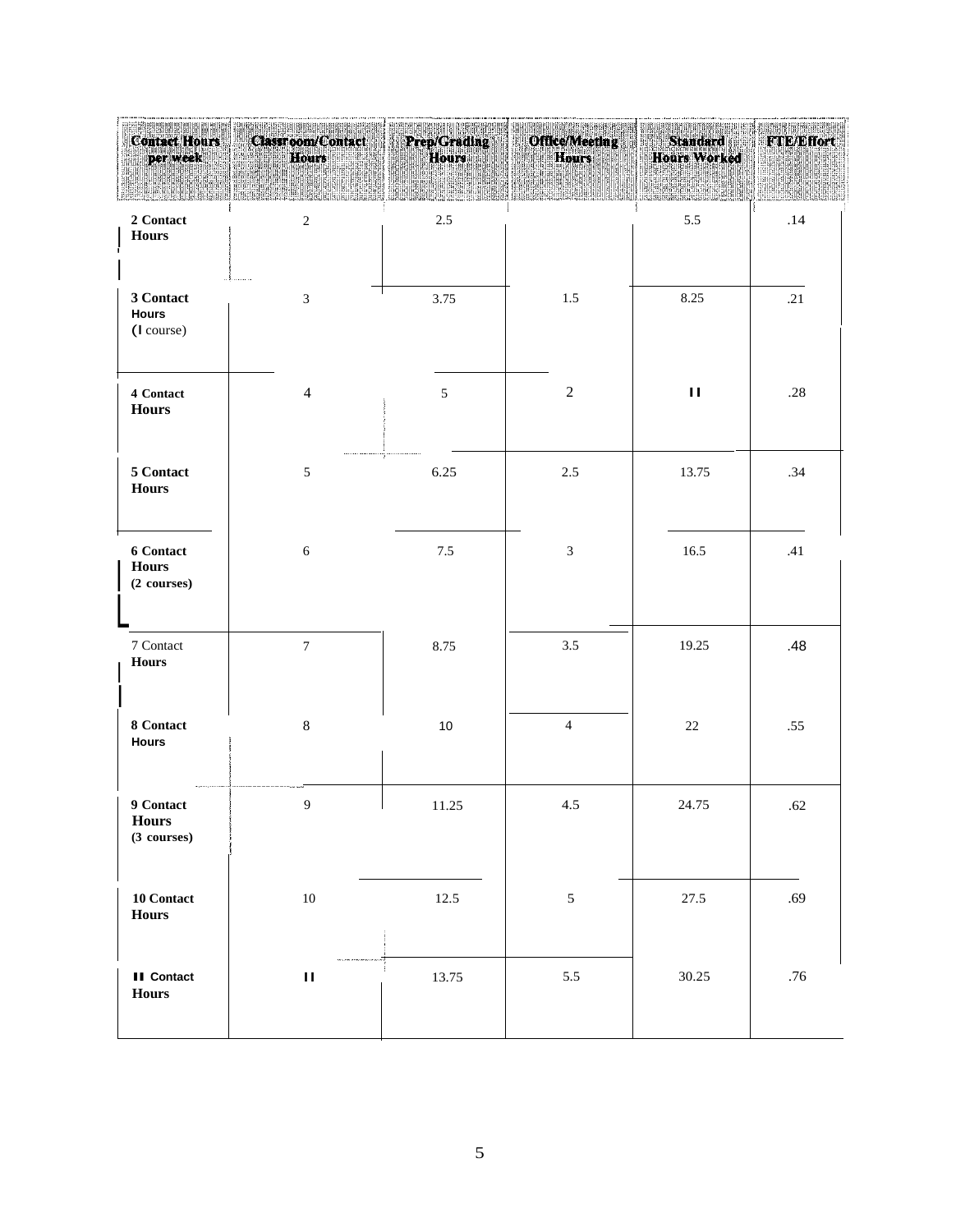| <b>Contact Hours</b><br>per week | Classroom/Contact<br>Hours | <b>Prep/Grading</b><br>Hours | <b>Office/Meeting</b><br>Hours | Standard<br><b>Hours Worked</b> | <b>FTE/Effort</b> |
|----------------------------------|----------------------------|------------------------------|--------------------------------|---------------------------------|-------------------|
| 12 Contact<br><b>Hours</b>       |                            | 15                           | O                              | 33                              | .83               |
| (4 courses)                      |                            |                              |                                |                                 |                   |
|                                  |                            |                              |                                |                                 |                   |

*\*Regular part-time faculty eligible for leave accrual and retirement at .5 FTE and above \*\*Regular faculty are folly benefits eligible at.75 and above (includes health and voluntary benefits and retirement and leave)*

#### **<sup>o</sup> Staff Employees:**

- 1. The types of staff employees are described below:
	- **<sup>o</sup> Regular Staff** are employed on a continuous basis and whose duration of employment may also be defined by term and/or restricted funding source(s). Regular Staff employees may be full-time or part-time. Those with a work commitment of half-time or greater or .5 FTE are partial or full benefits eligible and those who work less than 20 hours per week are non-benefits eligible.
	- **<sup>o</sup> Temporary Staff Employees** are employed for a short duration and are non-benefits eligible.
- 2. **Requirements of the Affordable Care Act (ACA):** Under the ACA, all regular staff employees who work less than 30 hours per week (less than .75 FTE) and all temporary staff employees shall record and report all hours worked to determine health benefits eligibility.
- **<sup>o</sup> Student Employees:** Student Employees are considered temporary and include graduate assistants and student workers. Student Employees may not exceed a total of 1,300 hours worked in a 12-consecutive month period. The 1 , 300 hours can be accumulated in any combination during the 12 month period. Student employees' are not subject to the re-employment restriction requiring a break-in-service after 12-consecutive months of employment. International students in lawful F-1 and **<sup>J</sup>**-1 status who are enrolled full-time are eligible to work for an institution but must not work more than 20 hours per week in accordance with visa restrictions and must ensure compliance with Federal Work Study requirements. See the policy on position classification for additional information on student employees. Student Employees may not work more than 25 hours per week. Student employees may hold no more than one position excepting positions as Resident Assistant, Orientation Leader, or Peer Mentor. Students holding one of these three positions may hold a second student assistant position, but their combined hours from the two positions must not exceed 25 hours per week.

#### **Overview**

This policy establishes employee types and also establishes types of employment. The policy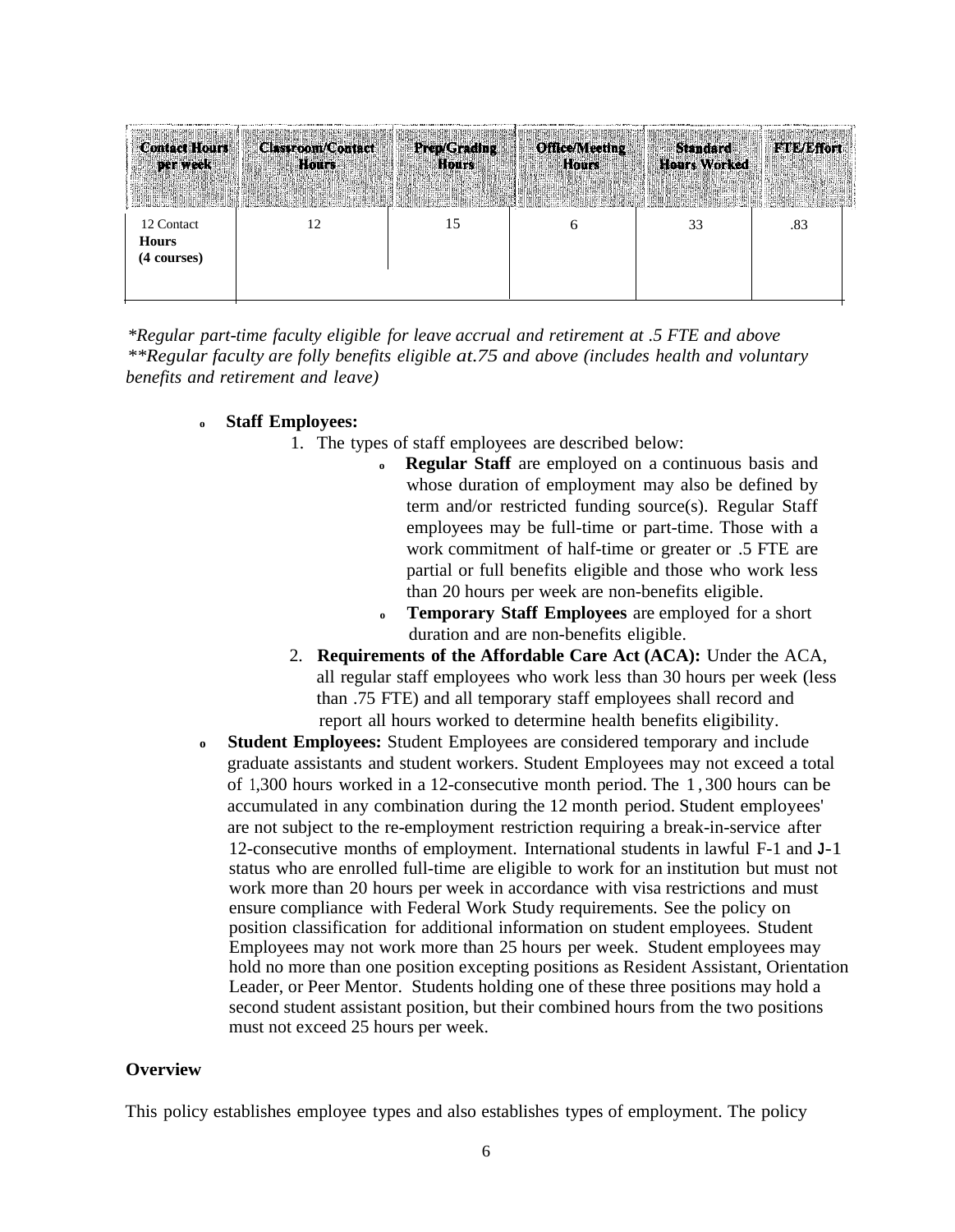also serves to designate eligibility for employee benefits.